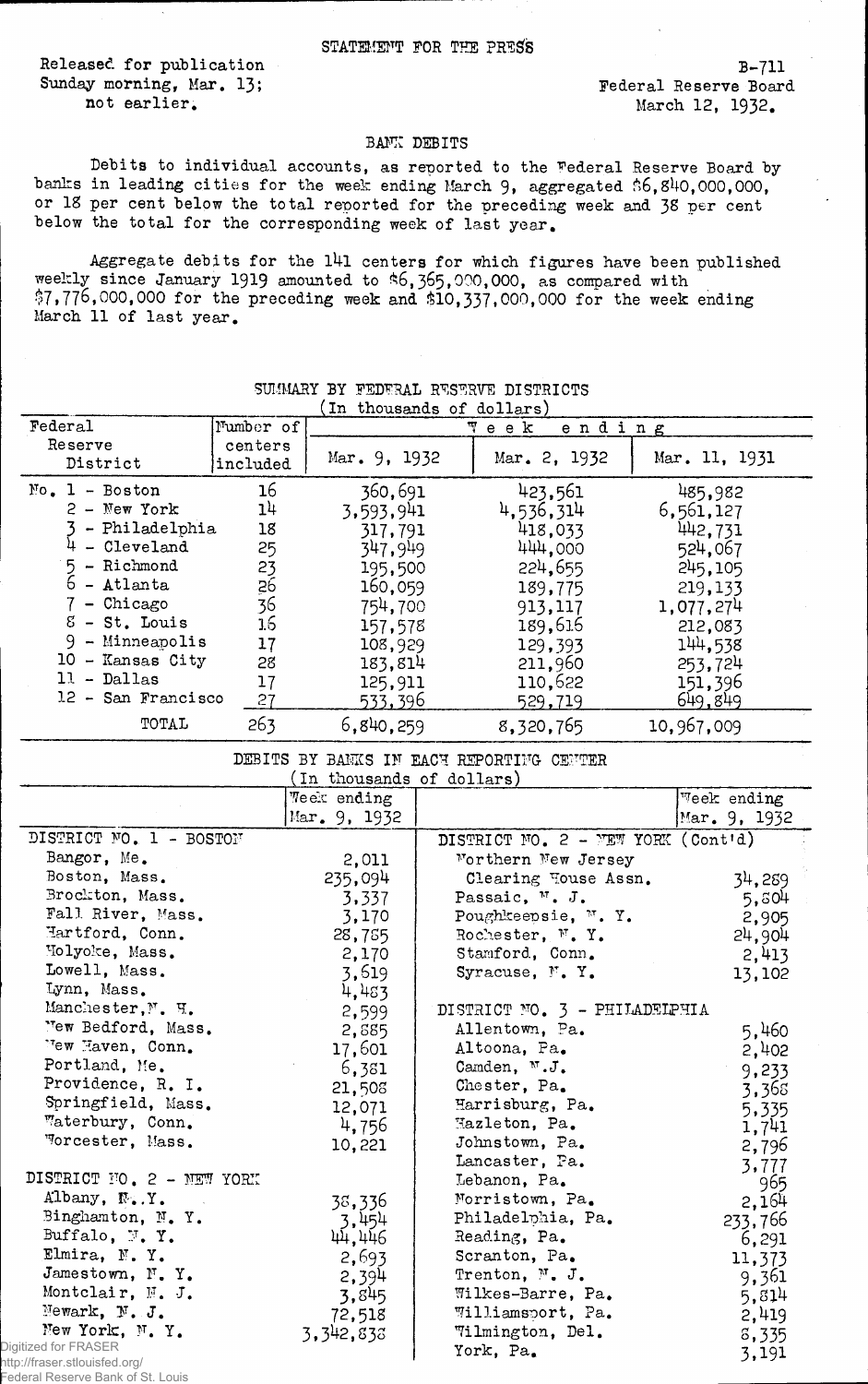DEBITS BY BANKS IN EACH REPORTIVG CENTER

|                            |              | www.communisty.com/states/state_out_t_out_tate<br>(In thousands of dollars) | $B-711a$       |
|----------------------------|--------------|-----------------------------------------------------------------------------|----------------|
|                            | Week ending  |                                                                             | Week ending    |
|                            | Mar. 9, 1932 |                                                                             | Mar. 9, 1932   |
| DISTRICT NO. 4 - CLEVELAND |              | DISTRICT NO. 6 - ATLANTA (Contid)                                           |                |
| Akron, Ohio                | 9,956        | Elberton, Ga.                                                               | 156            |
| Butler, Pa.                | 1,151        | Hattiesburg, Miss.                                                          | 733            |
| Canton, Ohio               | 4,211        | Jackson, Miss.                                                              | 4,675          |
| Cincinnati, Ohio           | 54,811       | Jacksonville, Fla.                                                          | 10,313         |
| Cleveland, Ohio            | 84,149       | Knoxville, Tenn.                                                            | 4,845          |
| Columbus, Ohio             | 22,929       | Macon, Ga.                                                                  | 2,149          |
| Dayton, Ohio               | 10,348       | Meridian, Miss.                                                             | 1,492          |
| Eris Pa.                   | 4,820        | Miami, Fla.                                                                 | 5,194          |
| Franklin, Pa.              | 579          | Mobile, Ala.                                                                | 5,722          |
| Greensburg, Pa.            | 1,073        | Montgomery, Ala.                                                            | 3,480          |
| Hamilton, Ohio             | 1,590        | Mashville, Tenn.                                                            | 12,888         |
| Homestead, Pa.             | 648          | Newnan, Ga,                                                                 | 267            |
| Lemington, Ky.             | 3,646        | New Orleans, La.                                                            | 40,953         |
| Lima, Oh.o                 | 1,760        | Pensacola, Fla.                                                             | 1,075          |
| Lorain, Ohio               | 647          | Savannah, Ga.                                                               | 6,066          |
| Middletown, Ohio           | 1,322        | Tampa, Fla.                                                                 | 5,070          |
| Oil City, Pa.              | 1,817        | Valdosta, Ga.                                                               | 494            |
| Pittsturgh. Pa.            | 105, 549     | Vicksburg, Miss.                                                            | 1,080          |
| Springfield, Ohio          | 2,860        |                                                                             |                |
| Steubenville, Ohio         | 1,844        | DISTRICT NO. 7 - CHICAGO                                                    |                |
| Toledo, Ohio               | 16,011       | Adrian, Mich.                                                               | 621            |
| Marren, Ohio               | 1,060        | Aurora, Ill.                                                                | 1,867          |
| Wheeling, W. Va.           | 5,748        | Battle Creek, Mich.                                                         | 2,276          |
| Youngstown, Ohio           | 4,856        | Bay City, Mich.                                                             | 1,227          |
| Zanesville, Ohio           | 1,244        | Bloomington, Ill.                                                           | 2,094          |
|                            |              | Cedar Raoids, Ia.                                                           | 7,039          |
| DISTRICT NO. 5 - RICHMOND  |              | Champaign-Urbana, Ill.                                                      |                |
| Asheville, T. C.           | 1,731        | Chicago, Ill.                                                               | 447,280        |
| Baltimore, Md.             | 55,231       | Danville, Ill.                                                              | 1,758          |
| Charleston, S. C.          | 2,931        | Davenport, Ia.                                                              | 5,583          |
| Charleston, W. Va.         | 6,204        | Decatur, Ill.                                                               | 2,244          |
| Charlotte, N.C.            | 7,315        | Des Moines, Ia.                                                             | 13,223         |
| Columbia, S. C.            | 3,446        | Detroit, Mich.                                                              | 114,066        |
| Cumberland, Md.            | 1,286        | Dubucue, Iowa                                                               | 1,852          |
| Danville, Va.              | 990          | Flint, Mich.                                                                | 6,005          |
| Durham, $\mathbb{N}$ . C.  |              | Fort Tayne, Ind.                                                            | 6,023          |
| Greensboro, N.C.           | 2,570        | Gary, Ind.                                                                  | 1,673          |
| Greenville, S. C.          | 2,750        | Grand Rapids, lich.                                                         | 11,173         |
| Hagerstown, Md.            | 1,251        | Green Bay, Wis.                                                             | 2,234          |
| Huntington, W. Va.         | 2,382        | Indianapolis, Ind.                                                          | 28,825         |
| . Lynchburg, Va.           | 2,938        | Jackson, Mich.                                                              | 2,588          |
| Newport News, Va.          | 1,542        | Kalamazoo, Mich.                                                            | 3,405          |
| Norfolk, Va.               | 7,023        | Lansing, Mich.                                                              | 3,500          |
| Portsmouth, Va.            | 844          | Mason City, Iowa                                                            | 1,302          |
| Raleigh, F. C.             | 3,126        | Milwaukee, Wis.                                                             | 43,397         |
| Richmond, Va.              | 21,349       | Moline, Ill.                                                                | 939            |
| Roanoke, Va.               | 4,514        | Muscatine, Iowa                                                             | 746            |
| Spartanburg, S. C.         | 1,569        | Oshkosh, "is.                                                               | 1,840          |
| Washington, D. C.          | 47,433       | Peoria, Ill.                                                                | 8,167          |
| Vilmington, N.C.           | 1,773        | Rockford, Ill.                                                              | 2,521          |
| Winston-Salem, N. C.       | 5,267        | Saginaw, Mich.                                                              | 3,129          |
|                            |              | Sheboygan, 7is.                                                             | 2,050          |
| DISTRICT NO. 6 - ATLANTA   |              | Sioux City, Iowa                                                            | 5,839          |
| Albany, Ga.                | 946          | South Bend, Ind.                                                            | 7,240          |
| Atlanta, Ga.               | 25,292       | Springfield, Ill.                                                           | 5,389          |
| Augusta, Ga.               | 3,210        | Terre Haute, Ind.                                                           | 3,589<br>1,866 |
| Birmingham, Ala.           | 13,870       | Waterloo, Iowa                                                              |                |
| Brunswick, Ga.             | 428          |                                                                             |                |
| Chattanooga, Tenn.         | 6,991        |                                                                             |                |
| Columbus, Ga.              | 2,361        |                                                                             |                |
| Dothan, Ala.               | 300          |                                                                             |                |

 $\hat{\mathbf{v}}$